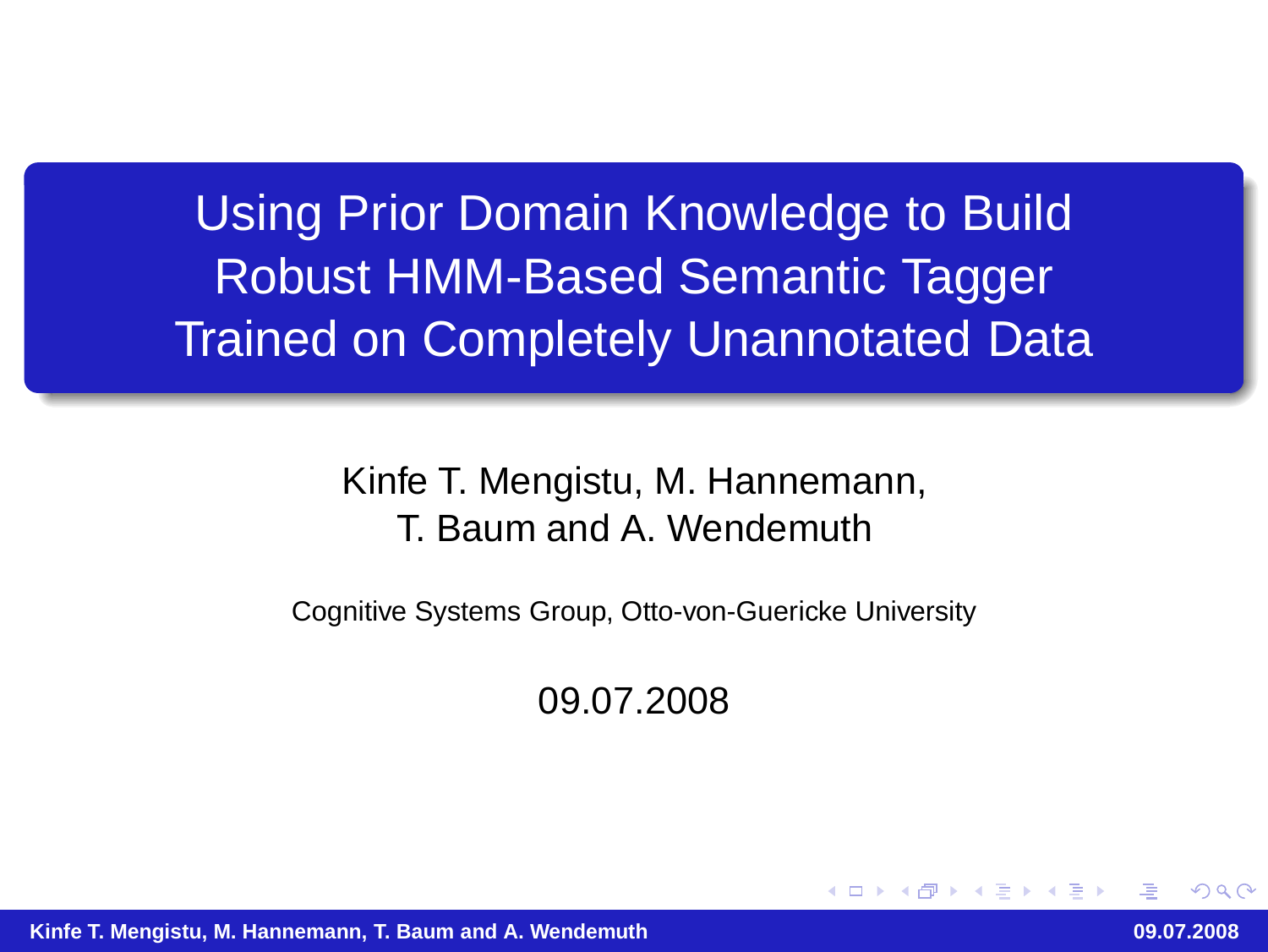In this paper, an approach towards spoken language understanding is described.

We present a robust HMM-based statistical semantic tagging model with the following main features:

- the model is trained on completely unannotated data,
- the approach relies mainly on prior domain knowledge to counterbalance the lack of semantically annotated data,
- the proposed approach encodes longer context by grouping strongly related semantic concepts together into cohesive units known as super-concepts,
- each super-concept is modeled as a sub-network in the HMM.

 $QQQ$ 

す倒す すきすす 悪すい